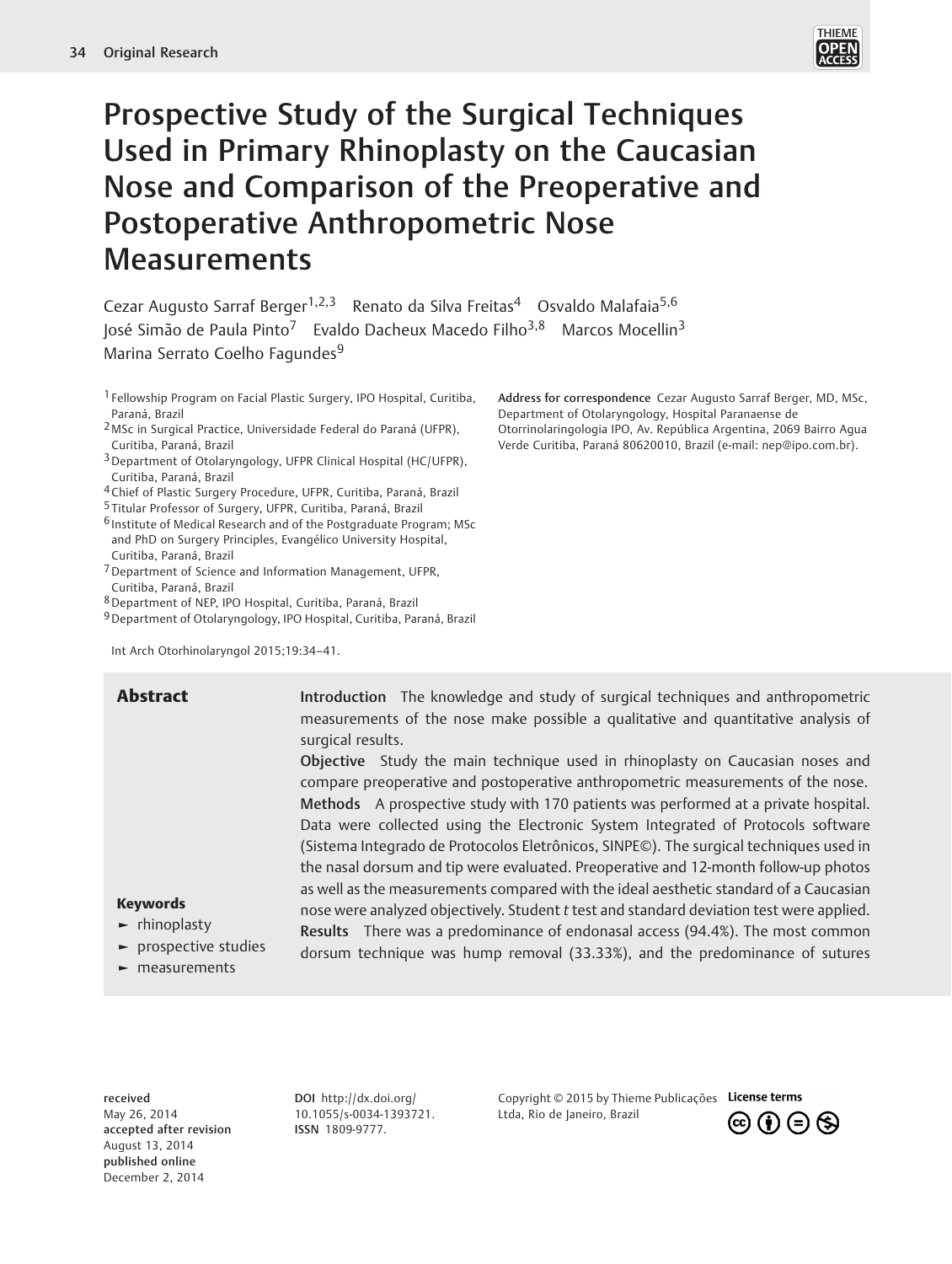(24.76%) was observed on the nasal tip, with the lateral intercrural the most frequent (32.39%). Comparison between preoperative and postoperative photos found statistically significant alterations on the anthropometric measurements of the noses.

Conclusion The main surgical techniques on Caucasian noses were evaluated, and a great variety was found. The evaluation of anthropometric measurements of the nose proved the efficiency of the performed procedures.

#### Introduction

Jack Gunter in his classic book Dallas Rhinoplasty: Nasal Surgery by the Masters mentions that the access incisions in rhinoplasty should not be seen only as external or internal accesses.<sup>1</sup> Every nasal access necessarily acts in specific areas of the nose with higher or lower trauma, exposition, possibility of complex surgical maneuvers, and use of grafts and/or sutures.

Several surgical maneuvers currently known in open rhinoplasty can be performed in closed rhinoplasty, which results in less morbidity, reduced surgery time, and predictable results. The knowledge and analysis of surgical techniques as well as the anthropometric measurements of the nose make possible the quantitative analysis of the results, which is of great importance for the surgeon and for the services regarding facial plastic surgery. The record of surgical techniques performed is important for the study of successes and the side effects of rhinoplasty.

High-quality clinical trials are essential for continuous scientific development. They allow safe access to new information resulting in improvement of knowledge, target planning, spread of evaluation of procedures, and professional conduct.

The Electronic System Integrated of Protocols (SINPE) is a computer program created for manage database, idealized in the beginning of the 1990s by Dr. Osvaldo Malafaia, whose purpose is the development of electronic protocols for fact gathering for its subsequent utilization in clinical study.

In addition to enabling the construction of protocols, SINPE also provides a data analysis module, which performs the descriptive statistical evaluation. This information visualization interface, called SINPE Analyzer, is able to generate graphs and statistics, save results, and export data.<sup>2</sup>

The present study aims to evaluate the main techniques used in rhinoplasty on Caucasian noses, comparing preoperative and postoperative anthropometric measurements of the nose.

# Methods

This research was conducted in a private hospital. The work was approved by the ethics committee of the institution (2528.135/20116), and an explained and free consent form was provided to the patients.

Data collection was performed prospectively from February 2010 to March 2011 by the researchers, using the SINPE software. A specific protocol called Rhinoplasty was created based on 954 items, being part of the SINPE Analyzer module, which quickly gathers the information in the protocols given by the data collection.<sup>3,4</sup> The generation and storage of graphs make possible a quick analysis of extensive protocols, and it is also possible to copy each graph to the analysis sheet and include comments and references, creating a sequence of selfanalysis. This protocol was developed by Dr. Cezar Berger in 2011 for his master's thesis.<sup>5</sup>

The SINPE Analyzer and statistical analysis (Student t test) were used for the validation of the protocol through the analysis of the existing data in the database;  $p < 0.05$  was considered significant.

The research started with 170 patients who underwent surgery; 58 patients, however, were not present throughout the times evaluated, which makes 112 the total number of patients who participated in all the phases of the study.

The information was collected in four phases: (D1) immediately postoperative and at (D2) 3-month, (D3) 6-month, and (D4) 12-month follow-up. Patients' clinical conditions were followed according to the specific need of each case. For the purpose of this research, however, only the cases with 3, 6, and 12 months' postoperative follow-up were taken into account.

The data evaluated corresponded to the primary rhinoplasties of the researcher. The surgical techniques performed on the nasal tip, on the nasal dorsum, and on the nasal base as well as the D1, D2, D3, and D4 records were evaluated. Preoperative and follow-up photos at 12 months (D4) were analyzed objectively, and the measurements were compared with the ideal aesthetic standard of a Caucasian nose. All the photos were taken by the same researcher with the same camera and standardization: model Sony Cyber shot DSCW125 7.2 Megapixels, 6.0 (Sony, Japan) fixed zoom at a distance of 1.5 m between the camera and the volunteer to provide uniformity for the purpose of scale and measurements. The positions were anteroposterior and direct profile.

Inclusion criteria were primary rhinoplasties, Caucasian noses, and age from 15 to 55 years. Exclusion criteria were previous surgical interventions on the nose and on the face, non-Caucasian noses (Mestizo, Asian, Negroid), and patients who did not return for follow-up.

The quantitative evaluation of the anthropometric measurements of the nose was performed by comparing preoperative and 12-month follow-up (D4) photos. The following measurements were analyzed and compared with the ideal aesthetic standard<sup>6,7</sup>: front view (anteroposterior;  $\blacktriangleright$  Fig. 1): (1) intercanthal distance, (2) interalar distance; side view (direct profile; ►Fig. 2): (3) nasolabial angle, (4) nasal tip projection (through Goode's method;  $\blacktriangleright$  Fig. 3), and (5) nasofrontal angle.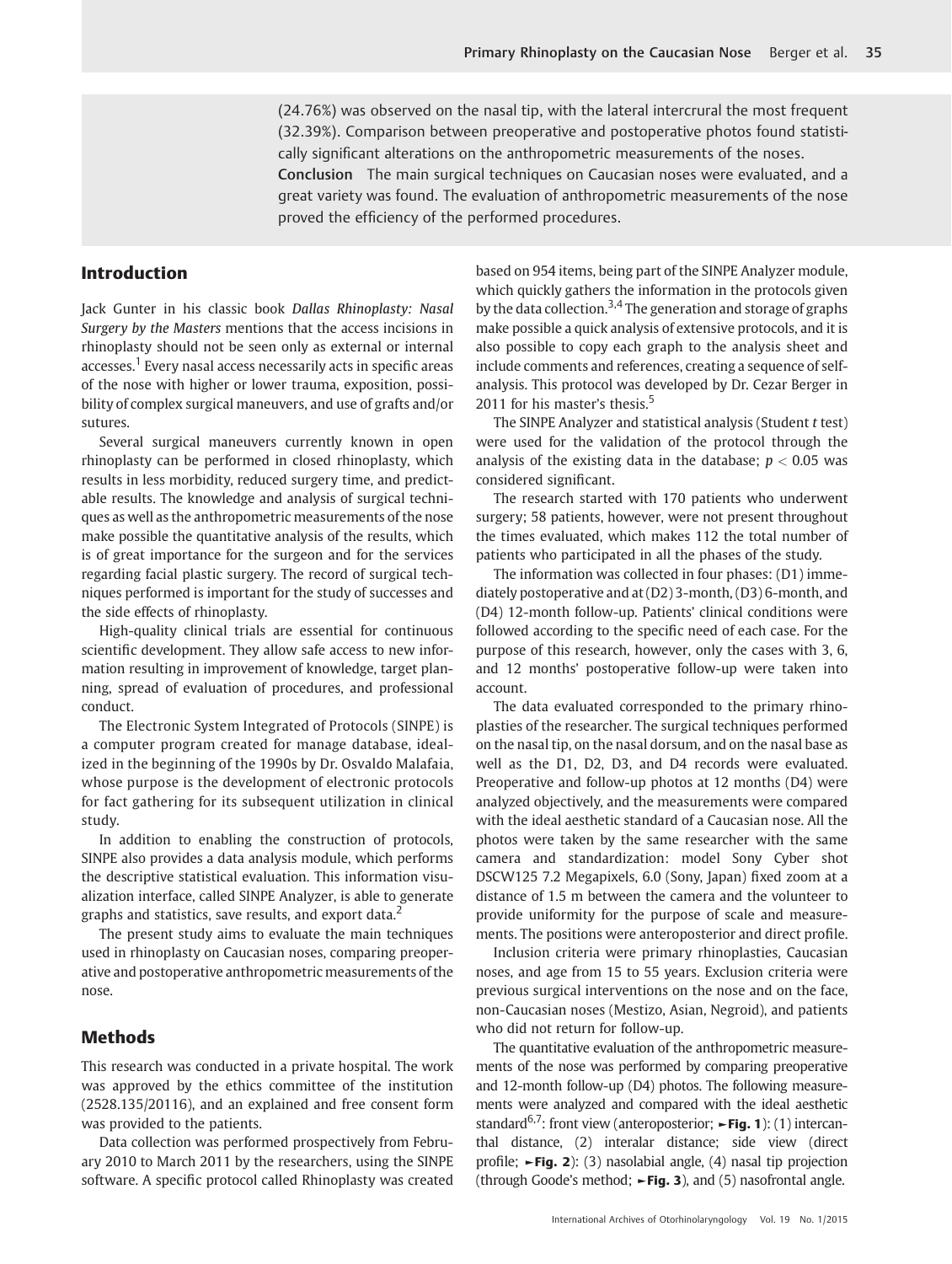According to the nature of the analyzed data, Student t test and the standard deviation test were applied. The level of significance adopted was  $p < 0.05$ .

# Results

#### Main Techniques Used in Rhinoplasty

#### Access (Approach)

The predominant access to the nose was endonasal (94.4%). The closed access without inferior lateral cartilage exposure was predominant in 92.63% of cases against 7.37% with delivery.

#### Surgical Techniques on the Nasal Dorsum

Removal of osteocartilaginous hump was the most frequent surgical technique performed on the nasal dorsum (33.33%). Removal of the nasal hump did not happen in all the cases. Release of the superior lateral cartilage was not systematically performed. It was necessary to use grafts in some noses, which featured a change in the type of nose to be operated—in other words, not all the noses needed a reduction operation (►Fig. 4). Of the grafts, 41.94% of cases had camouflage type added (onlay graft), followed by the spreader graft, which was



Fig. 3 Side view (direct profile). Note: Measurement of the nasal tip projection through Goode's method, which entails measurement of the perpendicular line from the tip point (1) to the line of the facial plane (2) divided by the measurement of the line from the nasion to the tip point.

Fig. 2 Side view (direct profile). Abbreviations: ANF, nasofrontal angle; ANL, nasolabial angle.



Fig. 1 Front view (anteroposterior). 1, Intercanthal distance; 2, interalar distance.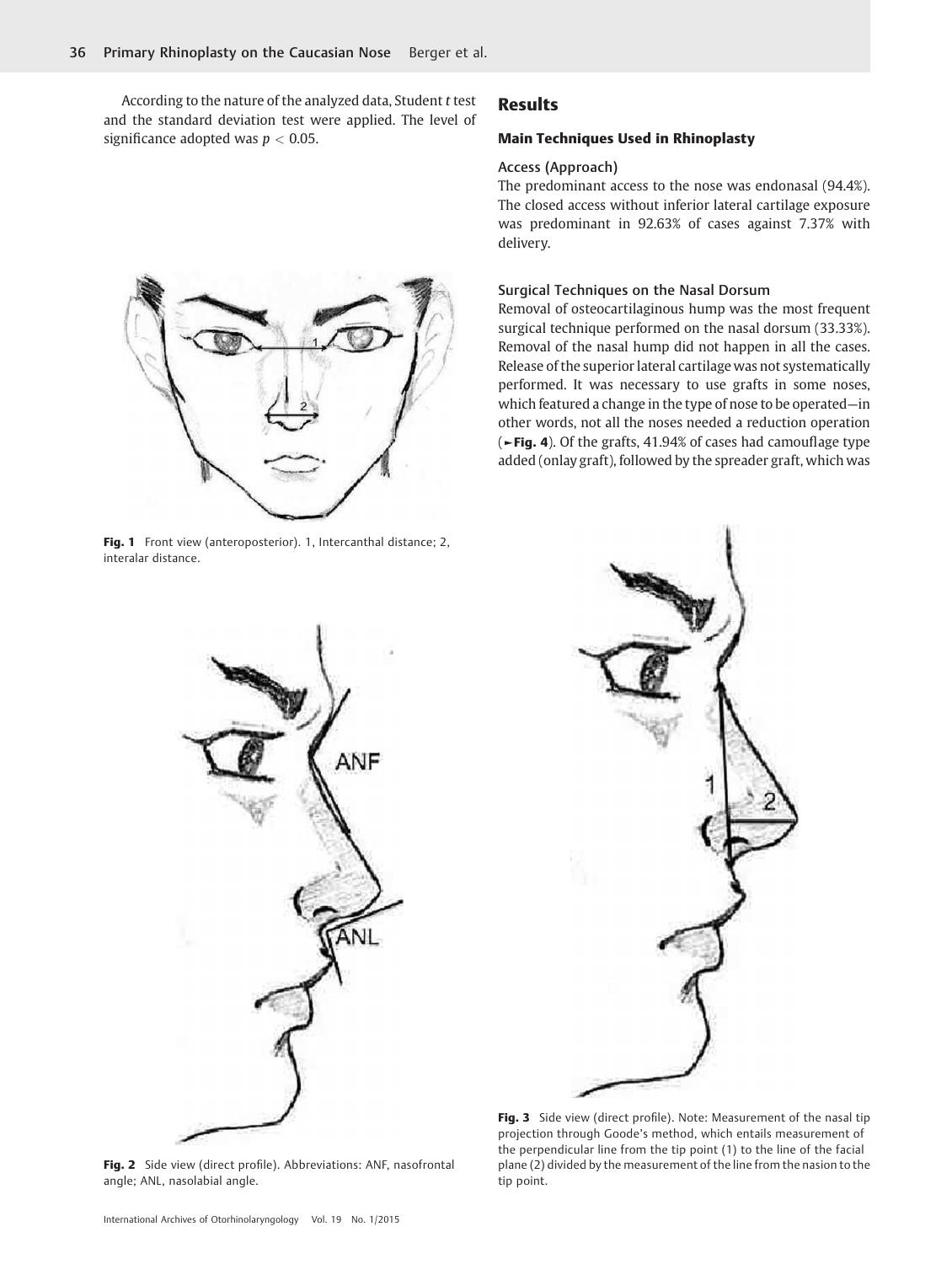used in 35.48% of cases ( $\blacktriangleright$ Fig. 5). In 60.67% of cases, a lateral osteotomy was performed, followed by paramedian osteotomy in 15.33% of cases ( $\blacktriangleright$ Fig. 6). Cartilage was the most frequent graft donor site, with  $90.32\%$  of cases ( $\blacktriangleright$ Fig. 7); among them, the septal graft showed the highest frequency at 82.14% (►Fig. 8).

#### Surgical Techniques on the Nasal Tip

The use of sutures on the tip (24.76%) for definition and refinement was the most frequent, followed by La Garde maneuver (19.44%) for detachment and adjustment of the



Fig. 4 Surgical maneuvers on the nasal dorsum.







Fig. 6 Surgical maneuvers on the nasal dorsum-osteotomies.

skin; then the resection of the membranous septum (15.67%) for cephalic rotation, the placement of grafts (10.66%) for structure and refinement, and then the interposing maneuver between the septum and the medial crura (tongue-in-groove; 9.72%) for support of the tip. Cephalic resection of the inferior lateral cartilage occurred in only 5.02% of cases.

Resection of the membranous septum (15.67%) was twice as frequent as caudal septum shortening (6.27%), which confirmed the lesser need of cartilaginous removal from the tip of the noses ( $\blacktriangleright$ Fig. 9).



Fig. 7 Surgical maneuvers on the nasal dorsum-graft donor site.



Fig. 8 Surgical maneuvers on the nasal dorsum-graft donor site cartilage.

Septo-columellar suture



Fig. 9 Surgical maneuvers on the tip of the nose.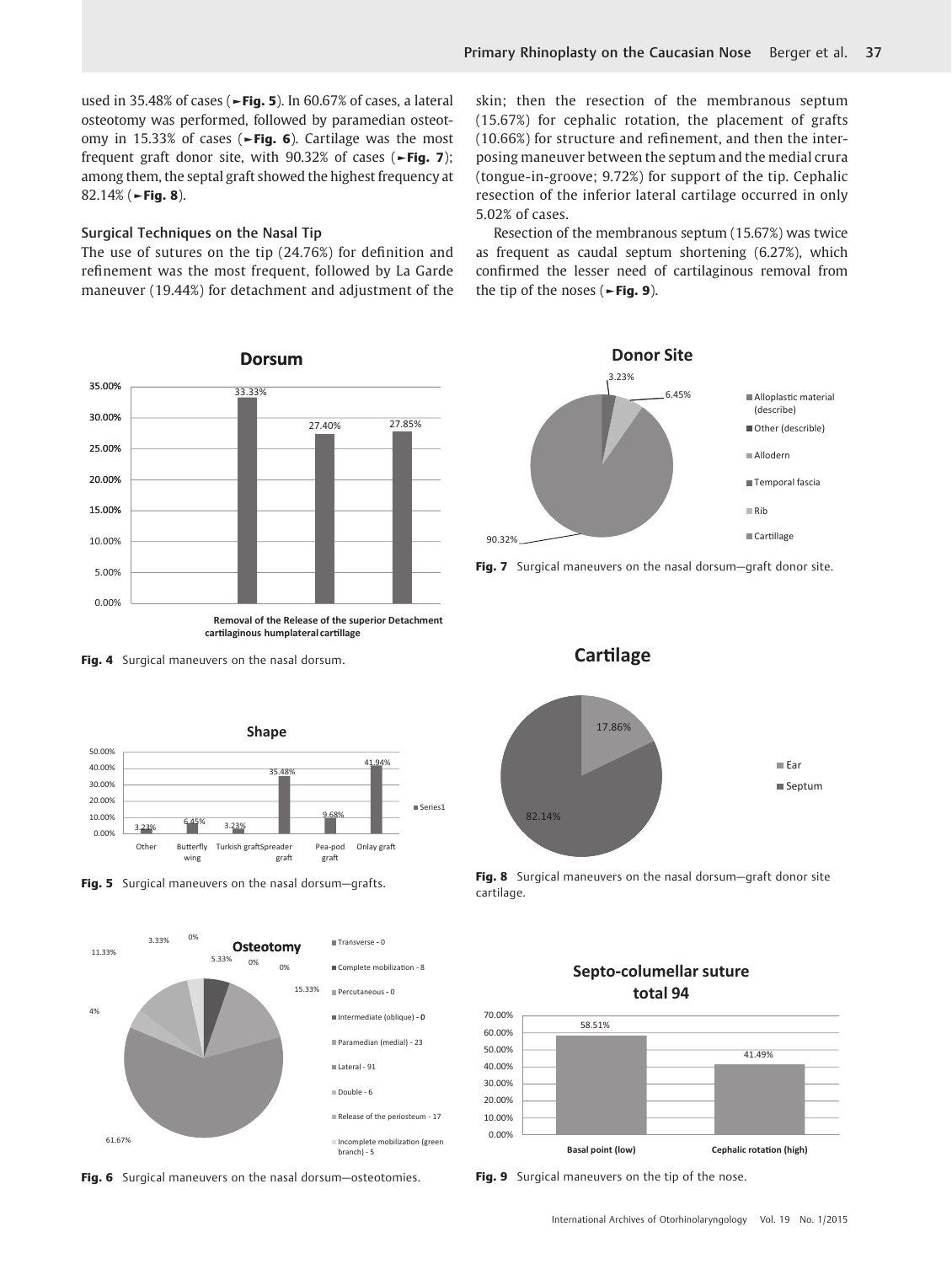

Fig. 10 Surgical maneuvers on the tip of the nose-sutures.

The lateral intercrural was the most frequent suture on the nasal tip, used in 32.39% of cases. Next was the septocolumellar suture at 25.1% (►Figs. 10 and 11). The highest frequency of the basal septocolumellar suture (low) was 58.51%, followed by the rotation septocolumellar suture (high), which was observed in 41.49% of cases.

The type of suture thread used in the surgical technique on the nasal tip is shown in  $\blacktriangleright$  Fig. 12, with the polydioxanone suture 4–0 being used in the majority of cases (70%).

The columellar strut was the most frequent graft added to the nasal tip (56.86%), with the cartilage of the nasal septum the most often used (81.08%).

Cephalic resection of the inferior lateral cartilage was predominantly performed through McIndoe eversion technique or retrograde (70%).

#### Surgical Techniques on the Nasal Base

The three areas to be observed in the operation of the nasal base are: (1) the nostrils (nasal vestibule), (2) the distance from the nasal base in relation to the intercanthal distance, and (3) the alar-flare, in other words, the external outline of the lateral wall of the inferior lateral cartilage right above the facial groove.

More than one technique can be performed on the same patient depending on the alterations found. The most common techniques used were the correction of asymmetric

# **Septocollumelar suture Total 94**



Fig. 11 Surgical maneuvers on the tip of the nose-medial intercrural suture.



Fig. 12 Surgical maneuvers on the tip of the nose-threads.

nostrils (28.38%), followed by cerclage (25.68%) to reduce the alar flare, and resection of the alar base (22.97%) to reduce the width of the nasal base. For the internal correction of the flaring of the lateral inferior wall, the technique of Cinelli was used in 10.81% of cases. Release of the periosteum from the premaxilla (1.35%) and alar wall debulking (1.35%) were performed in only one patient. It was not necessary to perform larger operations such as the V-Y advancement (0%) in any of the patients. There was no incidence of dermabrasion, a procedure to reduce scars (►Fig. 13).

The modified Weir's technique for the resection of the alar base was the most frequent (62.5%; ►Fig. 14).

In the cerclage of the nasal base, the most commonly used thread was Mononylon 4–0 (83.33%) (Johnson & Johnson Medical, São Paulo, Brazil).



**Nasal Base**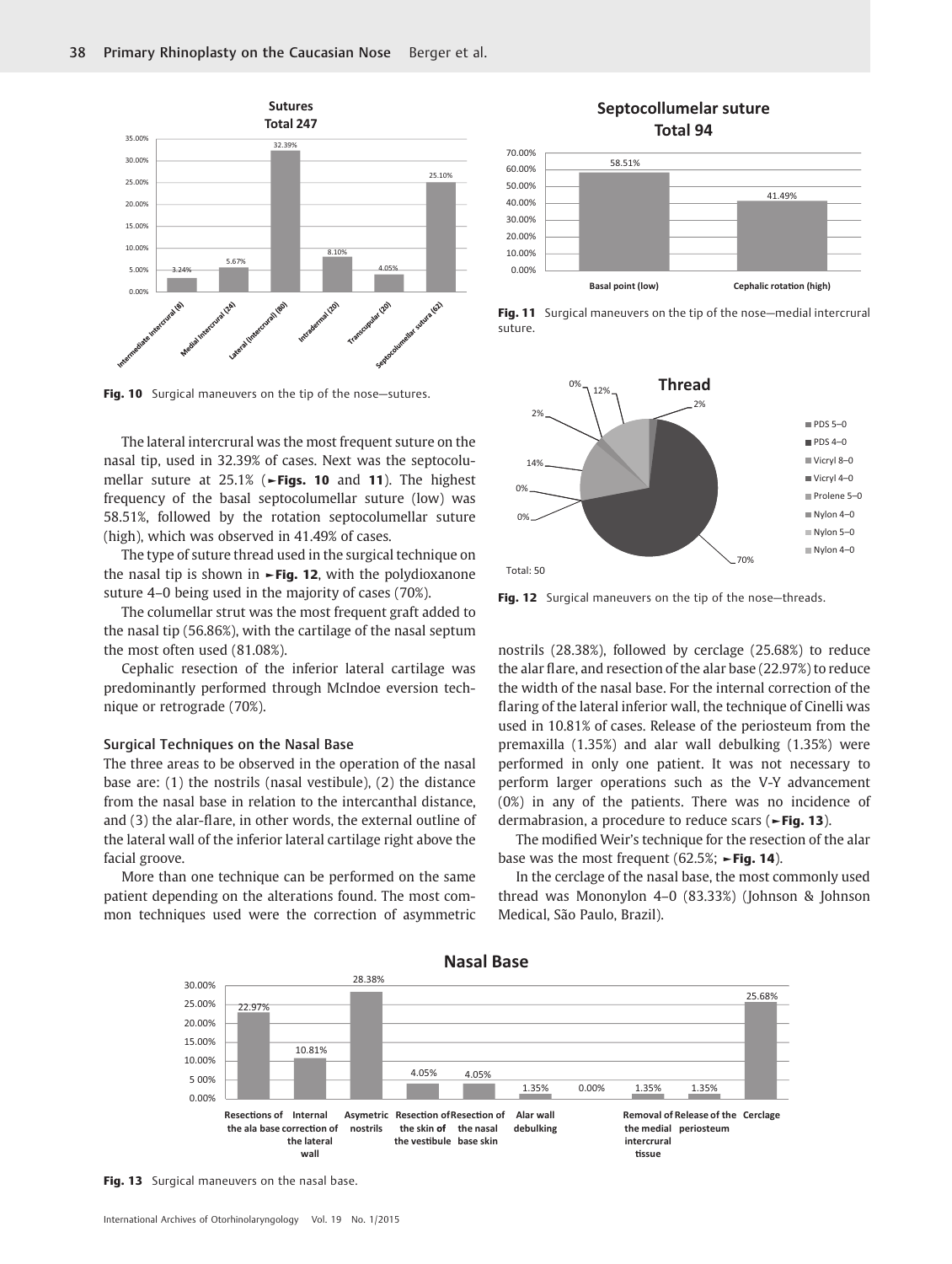

## **Resection of the base**

Fig. 14 Surgical maneuvers on the nasal base-resection of the alar base.

One hundred twelve patients returned in 12 months for follow-up and participated in all the phases of the study. Fiftyeight patients did not complete the study.

# Comparative Study of the Preoperative and Postoperative Anthropometric Measurements of the Nose at 12-Month Follow-Up

#### Nasal Tip Projection

Goode's method was used through the measurement of the perpendicular line from the tip point to the line of the facial plane divided by the measurement of the line from the nasion to the tip point ( $\blacktriangleright$  Fig. 3). It is recognized that the value should be from 0.55 to 0.66. We found an increase in the ratio in both sexes (►Table 1). There are significant differences in the averages of the projection coefficient between preoperative and postoperative phases in the total group and in both male and female subjects.

#### Nasolabial Angle

The nasolabial angle is the angular inclination of the columella at the point where it meets the superior lip (►Fig. 2). A nasolabial angle that varies between 90 and 120 degrees is considered ideal. The average found for the nasolabial angle was higher for both sexes (►Table 2).

There were significant differences in the averages of the nasolabial angle between preoperative and postoperative phases in the total groups and in male and female patients.

#### Nasofrontal Angle

The nasofrontal angle is found by tracing a tangent line to the glabella through the nasion, which crosses a line traced tangent to the nasal dorsum ( $\blacktriangleright$  Fig. 2). The ideal measurement varies between 115 and 130 degrees. We found an increase in the angle in the male sex and a decrease in the angle of the female sex (►Table 3). The differences of the nasofrontal angle averages between preoperative and postoperative phases in the total group and in male and female patients were significant.

| Group/surgical phase | $\mathsf{n}$ | Projection coefficient |         |      | p        |
|----------------------|--------------|------------------------|---------|------|----------|
|                      |              | $Min-max$              | Average | sd   |          |
| Total/pre            | 112          | $0.60 - 0.68$          | 0.63    | 0.02 | 0.00001  |
| Total/post           | 112          | $0.61 - 0.68$          | 0.65    | 0.01 |          |
| Female/pre           | 75           | $0.61 - 0.68$          | 0.63    | 0.02 | 0.00001  |
| Female/post          | 75           | $0.61 - 0.68$          | 0.65    | 0.02 |          |
| Male/pre             | 37           | $0.60 - 0.68$          | 0.63    | 0.02 | 0.000001 |
| Male/post            | 37           | $0.62 - 0.68$          | 0.65    | 0.01 |          |

Table 1 Preoperative and 12-month postoperative projection coefficient

Abbreviations: min–max, minimum and maximum value; post, postsurgical; pre, presurgical; sd, standard deviation.

|  | Table 2 Preoperative and 12-month postoperative nasolabial angle |  |  |  |
|--|------------------------------------------------------------------|--|--|--|
|--|------------------------------------------------------------------|--|--|--|

| Group/surgical phase | $\mathsf{n}$ | Nasolabial angle |         |       | p        |
|----------------------|--------------|------------------|---------|-------|----------|
|                      |              | Min-max          | Average | sd    |          |
| Total/pre            | 112          | 65.3-138.5       | 97.50   | 12.86 | < 0.0001 |
| Total/post           | 112          | $80.3 - 120.9$   | 102.77  | 9.41  |          |
| Female/pre           | 75           | 78.5-126.2       | 98.73   | 11.38 | < 0.0001 |
| Female/post          | 75           | $80.3 - 120.9$   | 104.08  | 9.16  |          |
| Male/pre             | 37           | 65.3-138.5       | 95.00   | 15.30 |          |
| Male/post            | 37           | $80.4 - 120.3$   | 100.10  | 9.48  |          |

Abbreviations: min–max, minimum and maximum values; post, postsurgical; pre, presurgical; sd, standard deviation.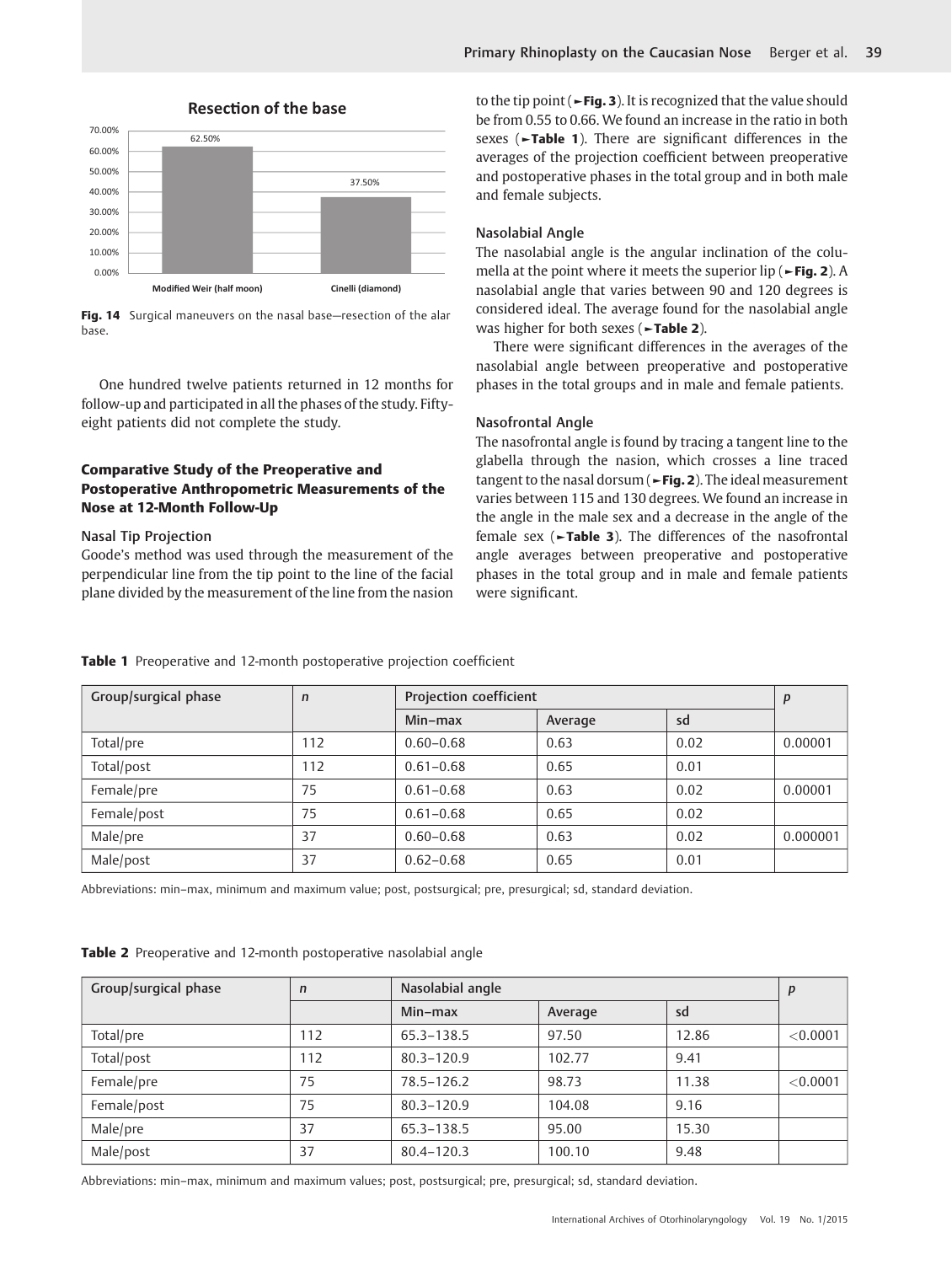| Group/surgical phase |     | Nasofrontal angle |         |       | P       |
|----------------------|-----|-------------------|---------|-------|---------|
|                      | n   | Min-max           | Average | sd    |         |
| Total/pre            | 112 | 105.4-159.4       | 134.29  | 8.77  | 0.008   |
| Total/post           | 112 | $120.3 - 142.2$   | 132.24  | 3.61  |         |
| Female/pre           | 75  | 111.9-159.4       | 135.71  | 7.28  | 0.00002 |
| Female/post          | 75  | 125.0-142.2       | 132.31  | 3.38  |         |
| Male/pre             | 37  | 105.4-149.1       | 131.41  | 10.75 | 0.67    |
| Male/post            | 37  | 120.3-139.2       | 132.11  | 4.09  |         |

Table 3 Preoperative and 12-month postoperative nasofrontal angle

Abbreviations: min–max, minimum and maximum value; post, postsurgical; pre, presurgical; sd, standard deviation.

### **Discussion**

In a Brazilian journal, Patrocínio et al showed the importance of the surgical record and the knowledge of the surgical techniques performed in rhinoplasty. $8$  In our study, we recorded all the surgical techniques performed and we evaluated the most frequently used ones on the nasal dorsum, on the nasal tip, and on the nasal base. Because noses in our region are mostly Caucasian, which were the aim of our study, our results are different regarding the accesses, the types of grafts on the nasal tip, and the frequency of surgery on the nasal base compared with the findings by Patrocínio et al. $8$ 

The findings regarding the evolution of patients made it possible for us to identify the best techniques to achieve excellence in our results. The postoperative follow-up of the patient is essential for the analysis of the results; the doctorpatient relationship is important even in the presence of unsatisfactory results.

Standardized photographic documentation is essential; preoperative and postoperative photos serve to document the results.

The scarring process of the nose is directly related to the surgical trauma, to the type of skin, the type of cartilage, and postoperative care.

International magazines on facial plastic surgery advise the need to restrict qualitative evaluations and to increase quantitative evaluations more objectively with the use of tools such as the Rhinoplasty Outcomes Evaluation.<sup>9</sup>

Nasal measurements, despite providing objective data of the evaluation, are not more important than the patient's

satisfaction. Both pieces of information are important for the patient's postoperative follow-up.

According to a study performed by McKiernan et al in  $2001$ ,<sup>10</sup> the impact of rhinoplasty in the quality of life can be evaluated through tools such as the Glasgow Inventory. In the last decade, the quality of life has been a common matter of discussion, and rhinoplasty has a highly positive impact on the functional purpose as well as on the aesthetic one.

Leong and White stated that the interalar and intercanthal ratio is calculated through the division of the interalar distance by the intercanthal distance ( $\blacktriangleright$ Fig. 1).<sup>6</sup> The ideal interalar-to-intercanthal ratio of the Caucasian nose is considered as 1, that is 100% equivalent (►Table 4). In our study, the average postoperative proportion in the male group, the female group, and total group was lower when compared with the same group preoperatively ( $p > 0.05$ ), approaching the ideal values.

According to Goode's method, the ideal nasal projection is a 0.67 ratio. In our study, we observed increased nasal projection at 12 months postoperatively ( $p < 0.05$ ), being closer to the aesthetic ideal of the nose.

Several authors stated that the ideal nasolabial angle should be found between 90 and 120 degrees, but some authors suggest that it should be kept between 90 and 105 degrees. It is a consensus, however, that the measurement of the male nose should have a more angle and the female nose should have a more obtuse angle, promoting higher rotation on the nasal tip in women. $11-14$ 

In a population study in the city of Dundee, Scotland, Leong and White found a value between 67 and 116 degrees.<sup>6</sup> In our

Table 4 Preoperative and 12-month postoperative interalar and intercanthal distances

|                      |              | Proportion of interalar and intercanthal distances |         |      |         |
|----------------------|--------------|----------------------------------------------------|---------|------|---------|
| Group/surgical phase | $\mathsf{n}$ | Min-max                                            | Average | sd   | p       |
| Total/pre            | 112          | $0.75 - 1.58$                                      | 1.12    | 0.15 | 0.00004 |
| Total/post           | 112          | $0.75 - 1.42$                                      | 1.08    | 0.13 |         |
| Female/pre           | 75           | $0.81 - 1.55$                                      | 1.10    | 0.15 | 0.002   |
| Female/post          | 75           | $0.81 - 1.41$                                      | 1.07    | 0.12 |         |
| Male/pre             | 37           | $0.75 - 1.58$                                      | 1.15    | 0.16 | 0.009   |
| Male/post            | 37           | $0.75 - 1.42$                                      | 1.09    | 0.14 |         |

Abbreviations: min-max, minimum and maximum value; post, postsurgical; pre, presurgical; sd, standard deviation.